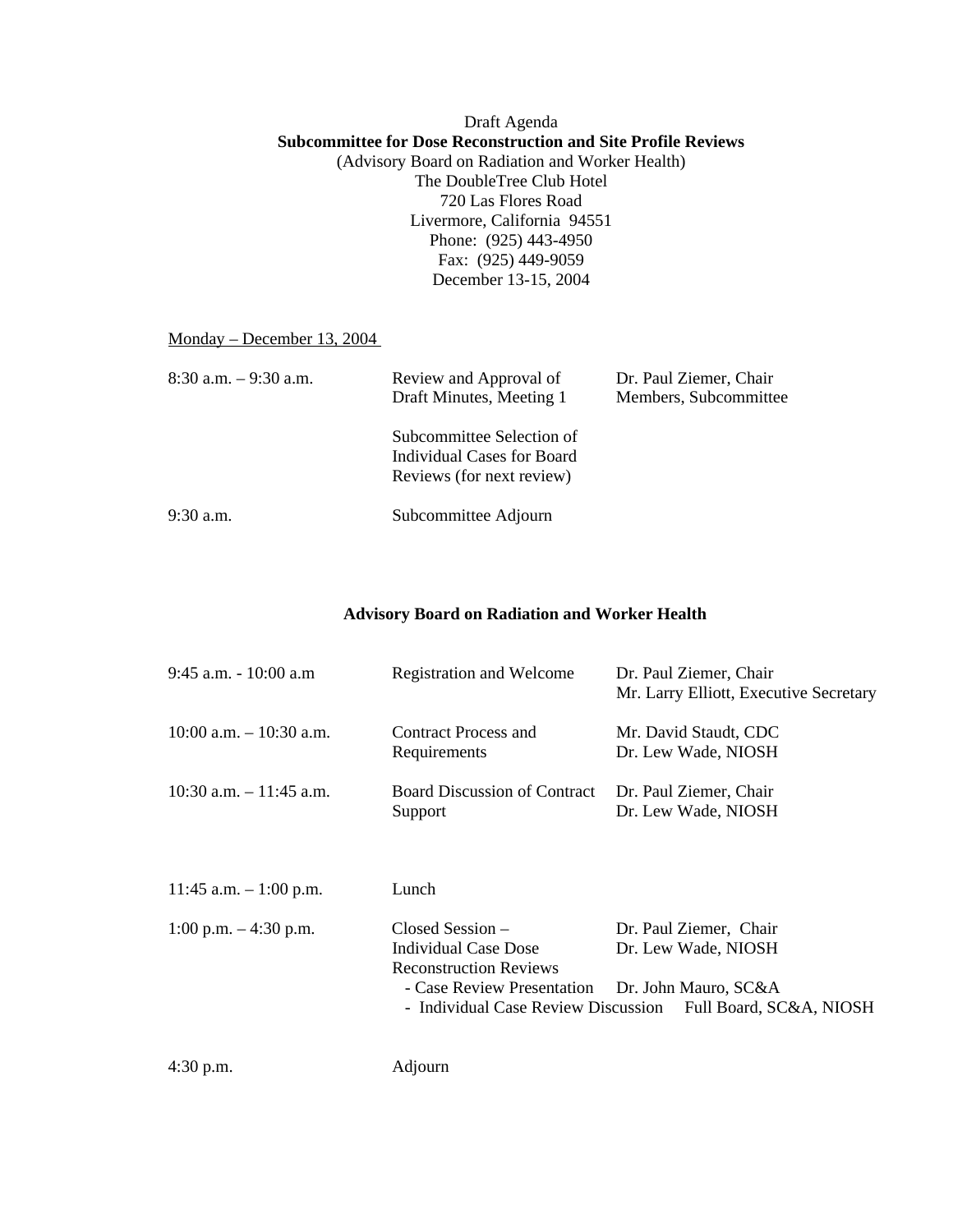\*\*\*Agenda items are subject to change as priorities dictate\*\*\* Draft Agenda Advisory Board on Radiation and Worker Health The DoubleTree Club Hotel 720 Las Flores Road Livermore, California 94551 Phone: (925) 443-4950 Fax: (925) 449-9059 December 13-15, 2004

Tuesday – December 14, 2004

| $8:00$ a.m. $-8:30$ a.m.   | <b>Registration and Welcome</b>                     | Dr. Paul Ziemer, Chair<br>Mr. Larry Elliott, Executive Secretary |
|----------------------------|-----------------------------------------------------|------------------------------------------------------------------|
| $8:30$ a.m. $-8:45$ a.m.   | Review and Approval of<br>Draft Minutes, Meeting 26 | Dr. Paul Ziemer, Chair                                           |
| 8:45 a.m. - 9:45 a.m.      | Program Status Report                               | Ms. Heidi Deep, NIOSH                                            |
| $9:45$ a.m. $-10:00$ a.m.  | <b>Break</b>                                        |                                                                  |
| $10:00$ a.m. $-11:00$ a.m. | <b>Status and Outreach -</b><br>Department of Labor | Mr. Shelby Hallmark, DOL                                         |
| $11:00$ a.m. $-11:30$ a.m. | Subcommittee Report and<br>Recommendations          | Dr. Paul Ziemer, Chair                                           |
| 11:30 a.m. $-1:00$ p.m.    | Lunch                                               |                                                                  |
| 1:00 p.m. $- 1:30$ p.m.    | <b>Site Profile Reviews</b>                         | Dr. John Mauro<br>Sanford, Cohen, & Associates                   |
| 1:30 p.m. $- 2:00$ p.m.    | NIOSH Response to<br><b>Site Profile Review</b>     | Dr. Jim Neton, NIOSH                                             |
| $2:00$ p.m. $-4:30$ p.m.   | <b>Board Discussion/Working Session</b>             |                                                                  |
| 4:30 p.m. $- 7:00$ p.m.    | Dinner Break                                        |                                                                  |
| 7:00 p.m. $-7:15$ p.m.     | Introduction                                        | Dr. Paul Ziemer, Chair                                           |
| 7:15 p.m. $-8:30$ p.m.     | <b>Public Comment</b>                               |                                                                  |
| 8:30 p.m.                  | Adjourn                                             |                                                                  |

\*\*\*Agenda Items are subject to change as priorities dictate\*\*\*